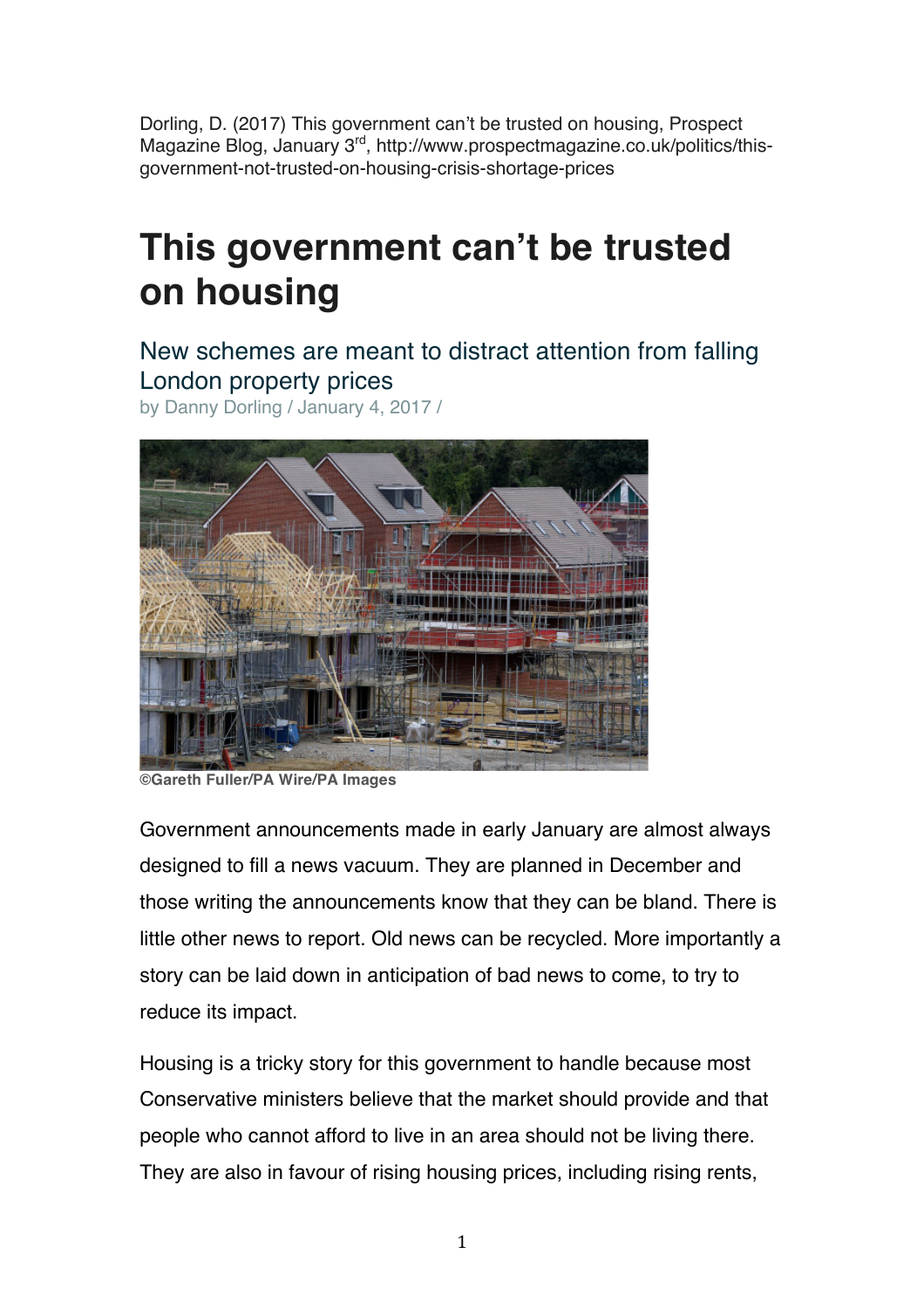which they see as a sign of economic success. However, they know these views are unpopular and so in recent years they have announced and re-announced hundreds of small schemes to give the impression that they are doing something.

On 3rd January the Daily Telegraph published an article with the headline: "Theresa May promises thousands of new homes for young first-time buyers." The story related to a pledge made two years earlier on which no action had been taken. The "young" buyers would be people aged 23 to 40. Some £1.2bn was assigned for the scheme, but with around a third of local authorities expressing interest this would amount to only around £1m per site within each authority.

John Healey, the shadow housing minister, pointed out that the announcement comes so late that no one now believes it's possible to meet the pledge by the original target of 2020. Housing expert and LSE emeritus professor Christine Whitehead explained to the BBC that the "timescale is much too short, it's not that easy to build on land that quickly, and we are anyway short on skills."

The instant criticism does not matter, in fact, it is now expected. What the government succeeded in doing was drawing attention away from stories of rising homelessness, of the 124,000 children who spent Christmas in B&Bs and—of much more interest for many government supporters—news of falling housing prices.

In mid-December (when the decision was made to release the story for 3rd January) the Land Registry revealed its latest data on housing prices. These showed that average prices had fallen in five London boroughs in October, up from three in September and just one borough in August. The largest fall, in Kensington and Chelsea, was almost 5 per cent.

2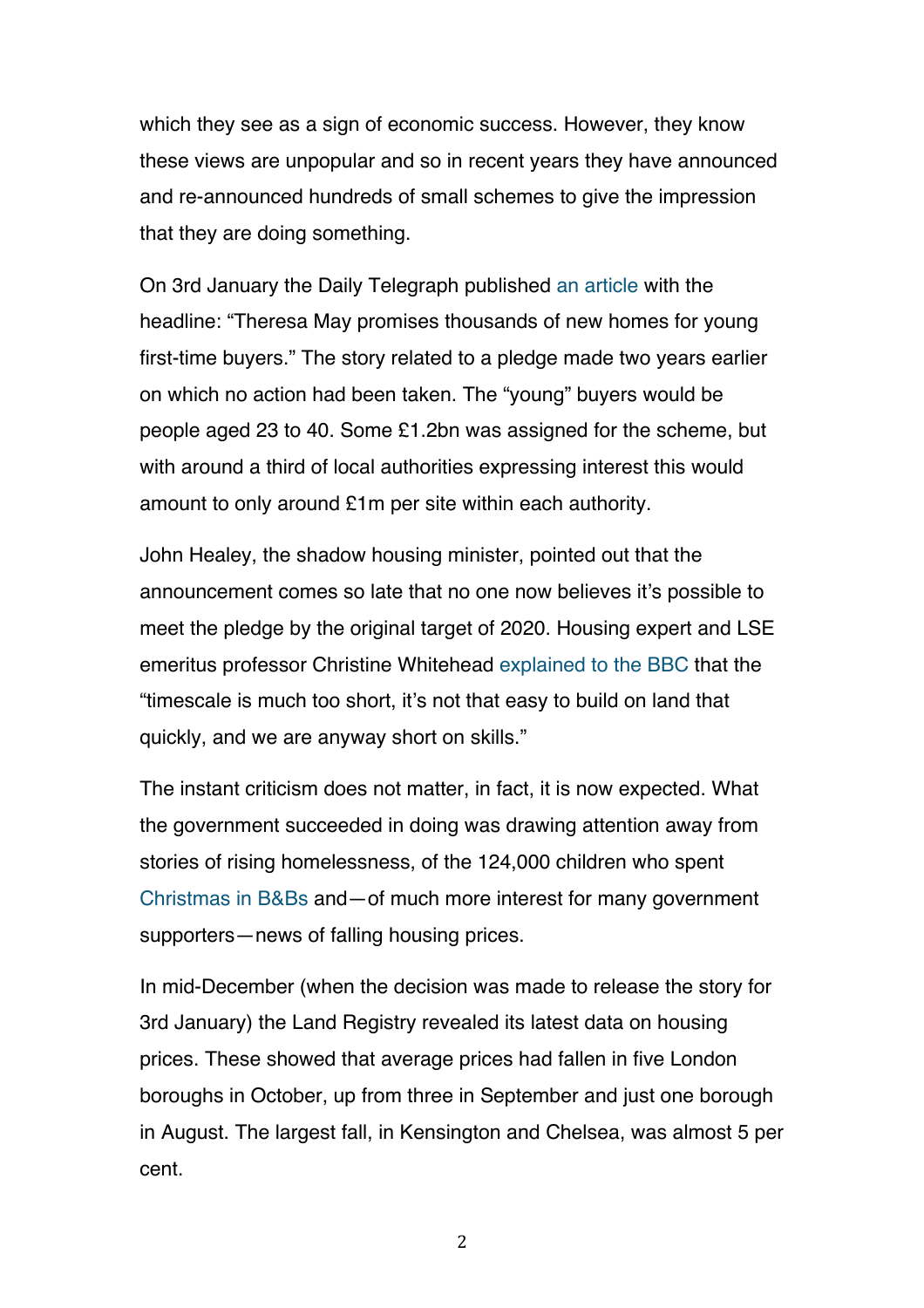Across all of London, prices fell by 1.2 per cent in October, the largest monthly fall recorded since 2011. The Evening Standard reported the story with a reassuring quote from an estate agent saying that: "The industry will really start to stutter to a halt as Christmas approaches, so any panic over falling house prices should be taken with a pinch of salt." However, another estate agent broke ranks to say that sale volumes were now "critically low."

An even more dramatic story emerged on 22nd December, with Yahoo reporting: "House prices in parts of central London have collapsed by as much as 13 per cent over the last year, according to new figures from property consultancy and advisory Knight Frank." This one was illustrated by a three-dimensional map of the capital showing the central boroughs sinking beneath the river Thames. But again there was a semi-reassuring quote suggesting the falls would "bottom out" in 2017, with a rider about political uncertainty.



Source: https://uk.finance.yahoo.com/news/property-prices-central-london-diving-132220439.html